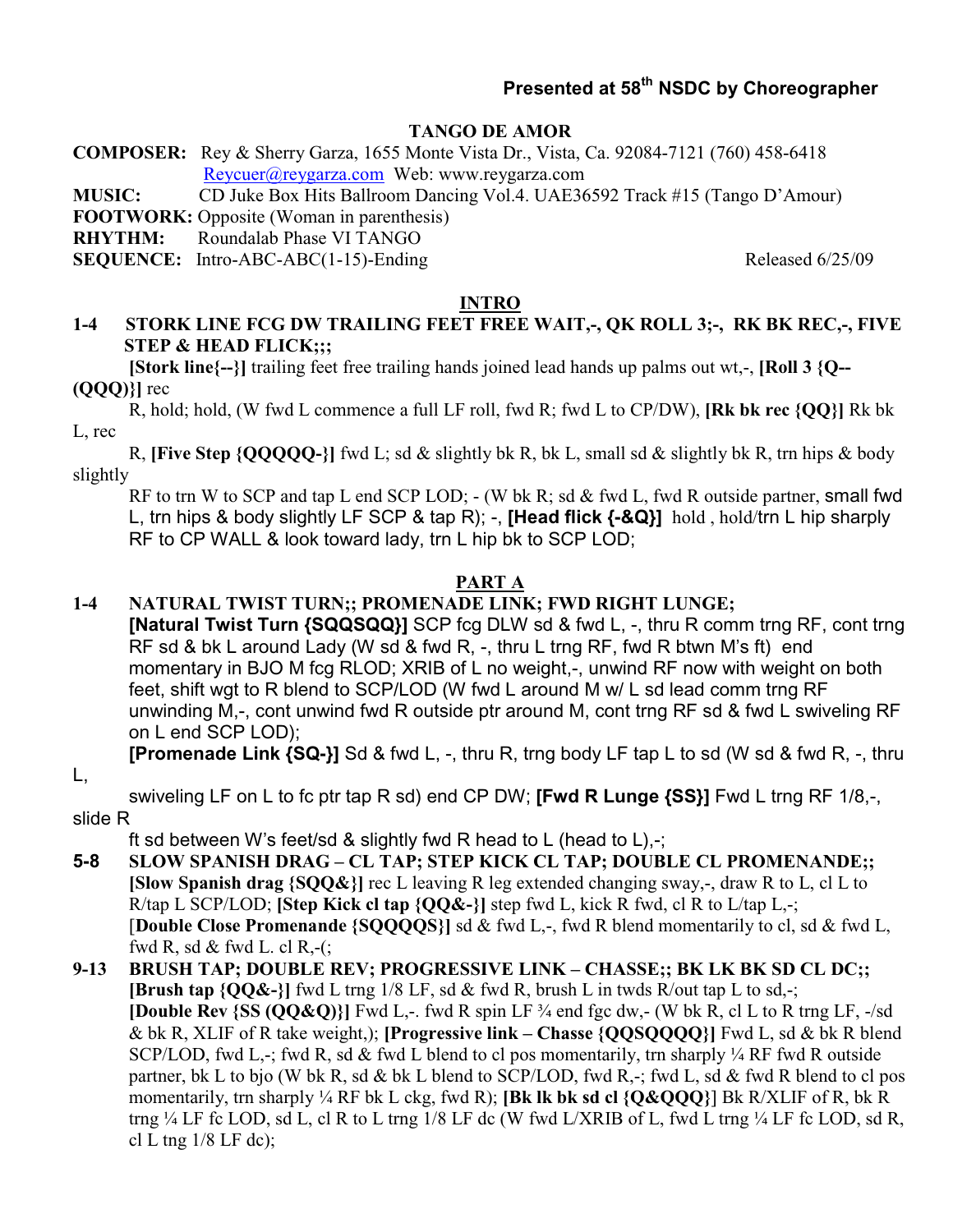## **PART B**

## **1-4 VIENNESSE TURNS;; PROGRESSIVE LINK – BACK OPEN PROMENADE;;**

**[Viennesse trns {Q&QQ&QQ&QQ&Q}]** Fwd L trng LF, sd and bk R swiveling sharply on R/xlif of R, bk R trng LF, sd and fwd L continue trn/cl R CP/LOD (Bk R trng LF, sd and fwd L continue trn/cl R, fwd L trng LF, sd and bk R swiveling sharply on R/xlif of R CP); Repeat meas 1;

**[Progressive link – Bk open promenade {QQSQQS}]** fwd L, trn body RF small sd & bk R blend to scp lod (W bk R, trn body RD small sd & bk L blend scp lod), sd & fwd L, -, thru R, trng RF sd & fwd L twd DLW w/ L sway (W sd & fwd R, -, thru L, trng RF sd & bk R w/ R sway looking R), swiveling LF on L bk R under body flexing knee body straight,  $-$  (W swiveling LF on R fwd L flexing knee body straight, -) end CP M fcg drw;

## **Page 2 of TANGO DE AMOR**

#### **Part B continued**

## **5-8 BACK CONTRA WALKS; BACK ROCKS; FOUR BY FOUR STEP;;**

**[Back contra walks {QQS}]** Swivel RF ¼ step bk L right leading, Swivel LF ¼ step bk R left shoulder leading, swivel RF ¼ step bk L R shoulder leading,-; **[Back rocks {QQS}]** Swivel LF ¼ rk bk R L shoulder leading, rk fwd L, rk bk R,-;

**[Trng four by four step to SCP {QQQQQQQQ}]** Fwd L, trng LF sd & bk R, bk L in BJO M fcg DLW, swiveling RF on L cl R (W bk R, trng LF sd & fwd L, fwd R outside ptr in BJO, swiveling RF on R cl L) end SCAR M fcg DRW; Fwd L outside ptr, trng LF sd & bk R, bk L in BJO M fcg DLW, bk R small step/and trn

body LF to lead W trn RF tapping L sd & fwd (W bk R, trng LF sd & fwd L, fwd R outside ptr, fwd L small

step/swiveling RF on L tap R sd & fwd) end SCP fcg LOD;

**9-12 START A NATURAL PIVOT TURN INTO A DOUBLE PIVOT;; TO LA COBRA PICK UP;; [Start a Nat piv trn into a double piv {SQQSQQ}]** Sd fwd L,-, fwd R trng RF to cp rlod, sd & bk L pivoting RF fwd R continue with pivots,-, sd & bk L continue piv, fwd R continue piv cp lod; **[To La cobra pickup {SSSS}]** Step wide sd & bk L dw trng RF thru the hips draw R ft twds L completing a small cw circle and then pt R ft fwd twds rlod (W fwd R btwn M's ft trng RF following M's hip around) to scp rlod,-, fwd & thru R rlod (W fwd L),-; Step wide sd & bk L fold IF of W trng RF thru the hips draw R ft twds L completing a small CW circle and then pt R ft fwd twds dc (W fwd R btwn M's ft trng RF following M's hip around) to scp dc,-, fwd & thru R dc (W fwd L) blend to cp dc,-;

## **13-16 REV FALLAWAY & SLIP; TELRONDE TO THROWAWY OVERSWAY;; SWIVEL TO SAME FOOT LUNGE LINE – LADY SWIVEL TRANSITION CP;**

**Rev fallaway & slip {QQQQ}]** Fwd L trng LF, sd R, XLIB of R well under body, trng LF slip R past L with

small step on toe (W Bk R trng LF, sd L, XRIB of L well under body, slip LF onR and step fwd L in cp dc); **[Teleronde to throwaway oversway {QQQ&SS}]** Fwd L start LF trn, fwd R cont LF trn, put pressure placing L foot to sd & bk L keeping L sd in twd W, take weight on L/spin LF; -,-, sd R cont LF trn, sd & fwd L relaxing L knee with R foot point to sd & bk keeping R sd twd lady looking at her,-(W bk R start LF heel trn, cl L no weight cont with heel trn chg weight to L, fwd R, keep R sd in twd M fwd fwd L/lifting R leg up; and fwd pivtg LF on L, continue LF piv,-, sd and fwd R trng LF with R knee relax sliding L foot back under body past R foot keeping L sd twd M,-);

**[Swivel to samefoot lunge line – Lady trans {SS}]**Swivel ¼ RF on L leading W to a same foot lunge line, cl R extend L pointing twd lod,<sup>\*\*</sup> small rotation on L,- (W swivel RF to cl, point L thru to samefoot lunge line, cl L to R,-);